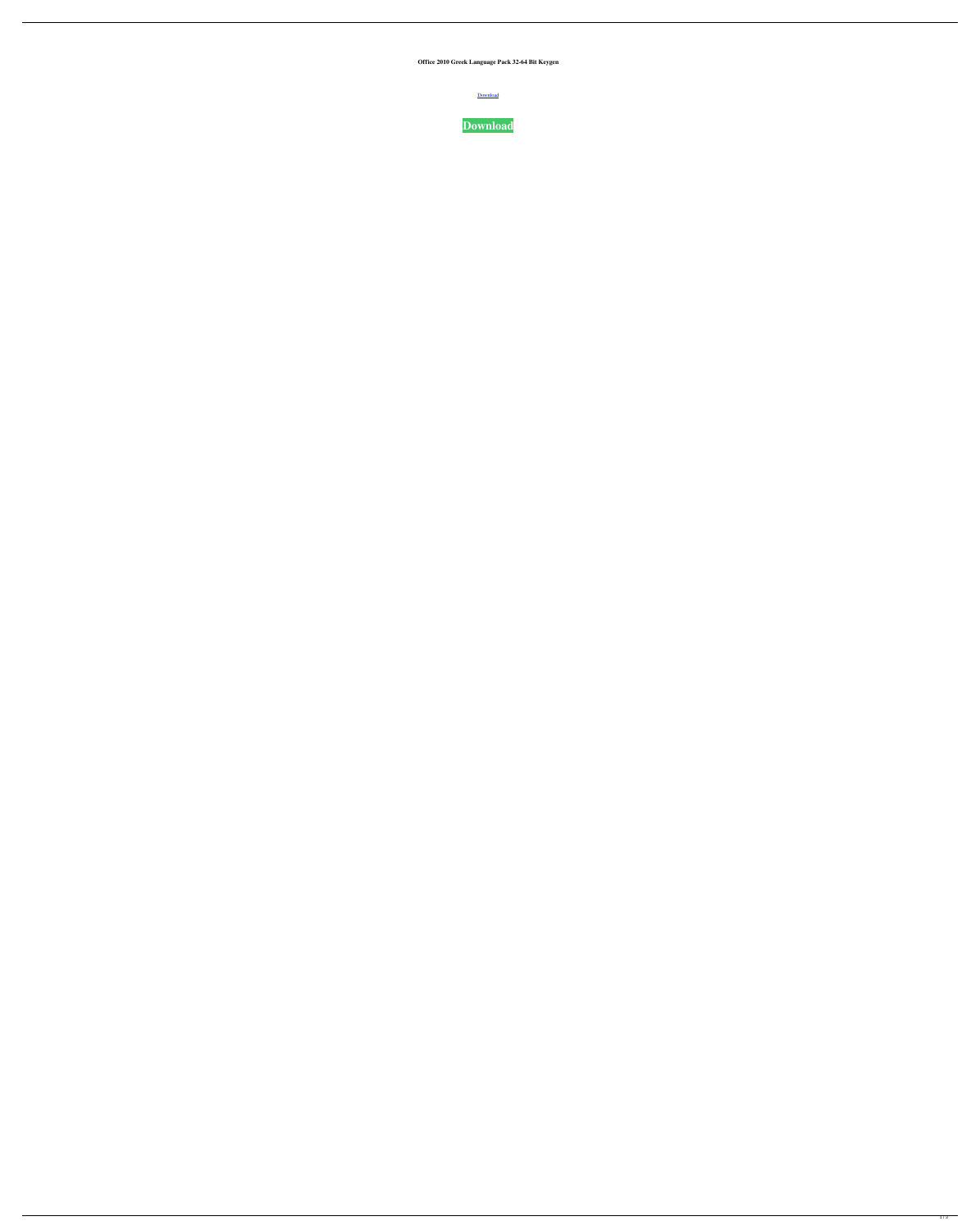Note: This topic is intended for Office 2013, 2016, and 2019. For information about Office 365, please see "Office 365 language packs." The Microsoft Office Language Packs enable customers to enhance the Office application environment by customizing the user interface, the program interface, and the display of content. Depending on the environment, the Office language packs may be installed for the entire Office suite or just one application. Office products available for download include Word, Excel, PowerPoint, and Outlook. Overview of Office 2013, 2016, and 2019 language packs Microsoft Office 2013, 2016, and 2019 include several language packs. The Microsoft Office Language Packs enable customers to enhance the Office application environment by customizing the user interface, the program interface, and the display of content. Depending on the environment, the Office language packs may be installed for the entire Office suite or just one application. Office products available for download include Word, Excel, PowerPoint, and Outlook. These language packs are available in English and eight additional languages: Arabic, Brazilian Portuguese, Chinese (Simplified), Chinese (Traditional), Croatian, Czech, Danish, and Finnish. Microsoft Office 2013 language packs These language packs are available for Microsoft Office 2013. For Office 365, please refer to the sections "Office 365 language packs" and "Office 2016 language packs." If you are planning to install these language packs, refer to the sections that follow. You must have the Installation media for Office 2013 if you install these language packs. You can download the installation media from the Microsoft Office home page. If you have Office 2011 or Office 2010 installed on your computer, the Office 2013 language packs are included. The Office 2013 language packs do not replace the original Office language packs. The Office 2013 language packs include the following language packs: Office 2013 language packs Installation and maintenance of the language packs If you are installing Office 2013 language packs on a computer that has an earlier version of Office installed, we recommend that you first uninstall Office 2010. Download, install, and update the Office 2013 language packs Use the Download and Installation Wizard to download and install the Office 2013 language packs. The download includes a Product Key and the appropriate Language Pack. The two files that you download are.wks (English) and.msu (all languages). Install the language pack Double-click the.wks file